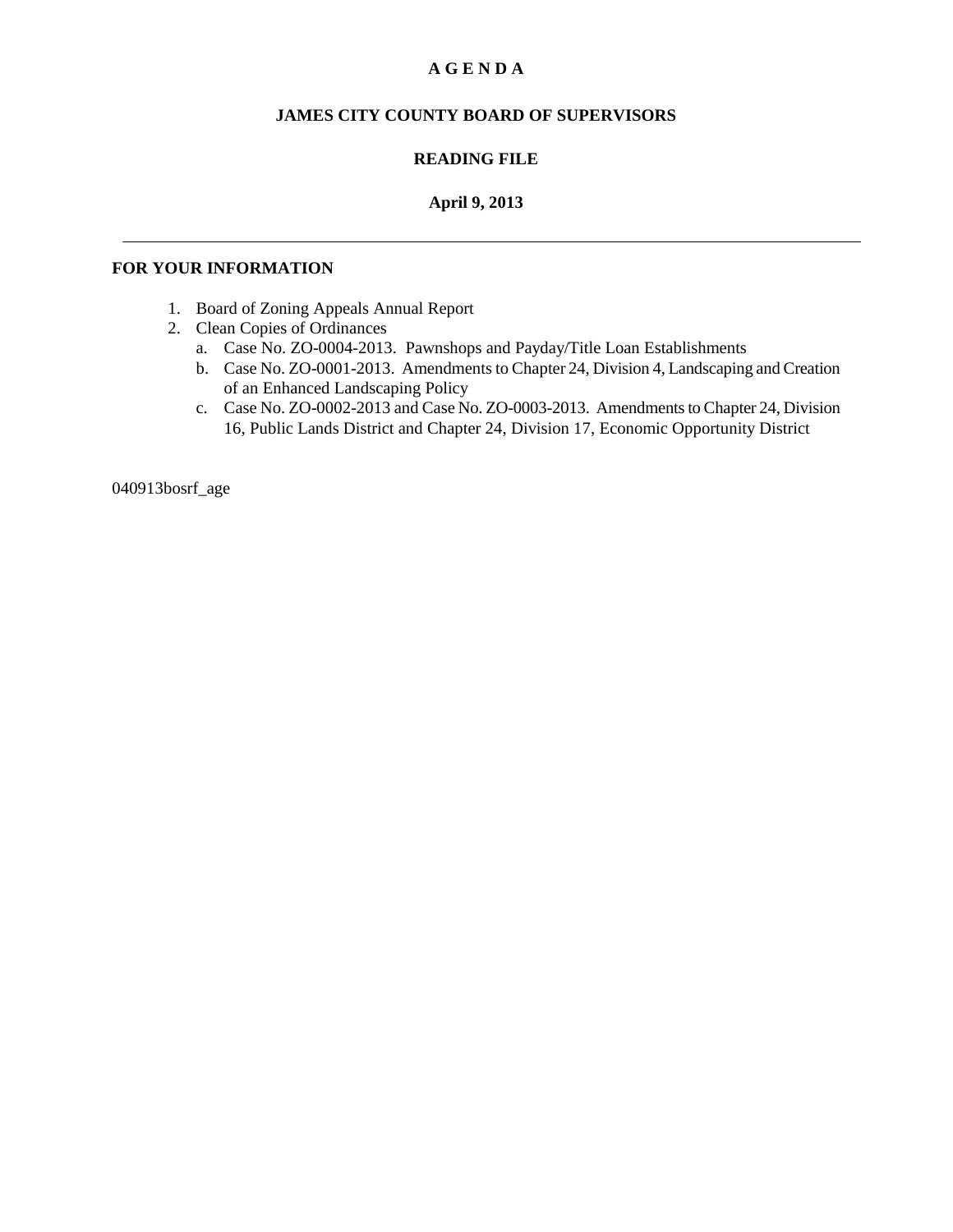

# **Board of Zoning Appeals 2012 Annual Report**

# Note from the Chair

Please find attached, the Board of Zoning Appeals 2012 Annual Report.

During 2012, applications for variances to the Zoning Ordinance have been significantly reduced in comparison to previous years. Three applications were filed for consideration by the BZA, all of which were approved. There were no appeals of decision by the Zoning Administrator.

Two members were appointed to the BZA during 2011 to complete the terms of members that resigned. Both are commended for their diligent effort and willingness to serve. Also, during 2012, Ms. Barbara Moody resigned and that position remains open. We understand that the Board of Supervisors continues to search for a candidate to recommend for appointment by the Judge of the Circuit Court. The Zoning Ordinance requires three affirmative votes for approval of variances and appeals of the Zoning Administrator.

At the present time, the BZA is not aware of any recurring issues with the Zoning Ordinance that require the Board of Supervisors review for possible change.

I would like to thank my associates on the BZA as well as the members of the County staff for their support and dedication in behalf of the citizens of James City County. It has been a privilege to serve as the Chair in 2012

Marvin Rhodes, Chairman

James City County Board of Zoning Appeals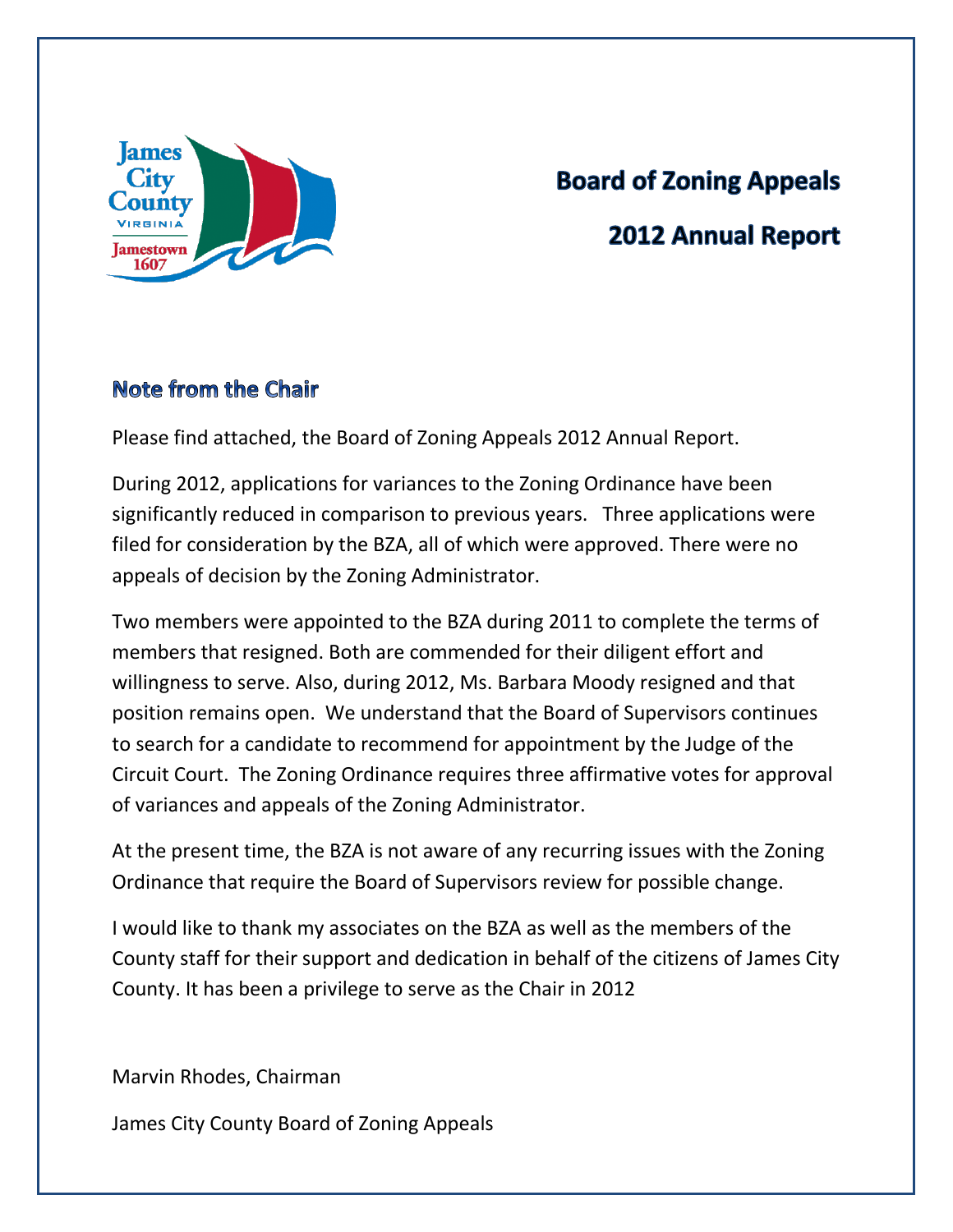# 2012 Board of Zoning Appeals Members

Marvin Rhodes \*\* – Chairman

David Otey, Jr.\*\*

Ron Campana, Jr.

Stephen Rodgers



# **Zoning Division Staff**

Jason Purse, AICP, Zoning Administrator Christy Parrish, CZA, Proffer Administrator John Rogerson, CZA, Senior Zoning Officer Terry Costello, CZA, Zoning Officer

\*\* Virginia Certified BZA Member AICP – American Institute of Certified Planners CZA – Certified Zoning Administrator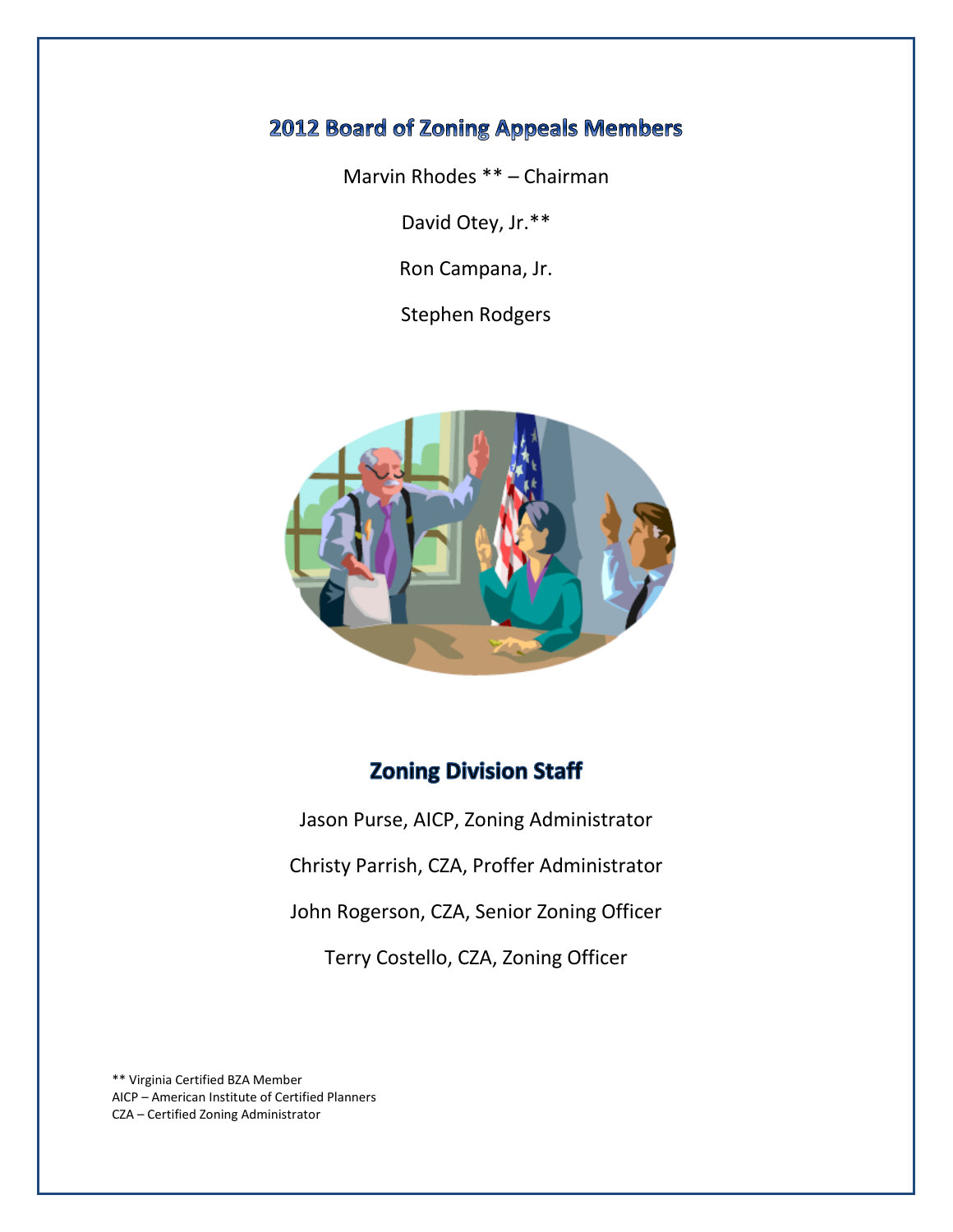# **Introduction**

The James City County's Board of Zoning Appeals (BZA) is a five-member, quasijudicial body appointed by the local circuit court to serve five-year terms. Any community adopting a zoning ordinance must also establish an appeals board for review of circumstances where landowners may be unjustly burdened by the zoning ordinance.

The Board conducts public hearings to consider requests for variances to the County's Zoning Ordinance, as well as appeals of decisions made by the Zoning Administrator. The Board must find that the strict application of the Zoning Ordinance would produce undue hardship to grant a variance, and may impose conditions regarding issues such as the location, character and other features of a proposed structure when granting a variance. Any decision made by the Board may be appealed to the James City County Circuit Court within thirty days.

## **Meetings**

The James City County BZA is scheduled the first Thursday of every month at 7 p.m. in Building F at the James City County Government Complex. However, due to the low volume of appeals submitted, the BZA met twice during 2012.

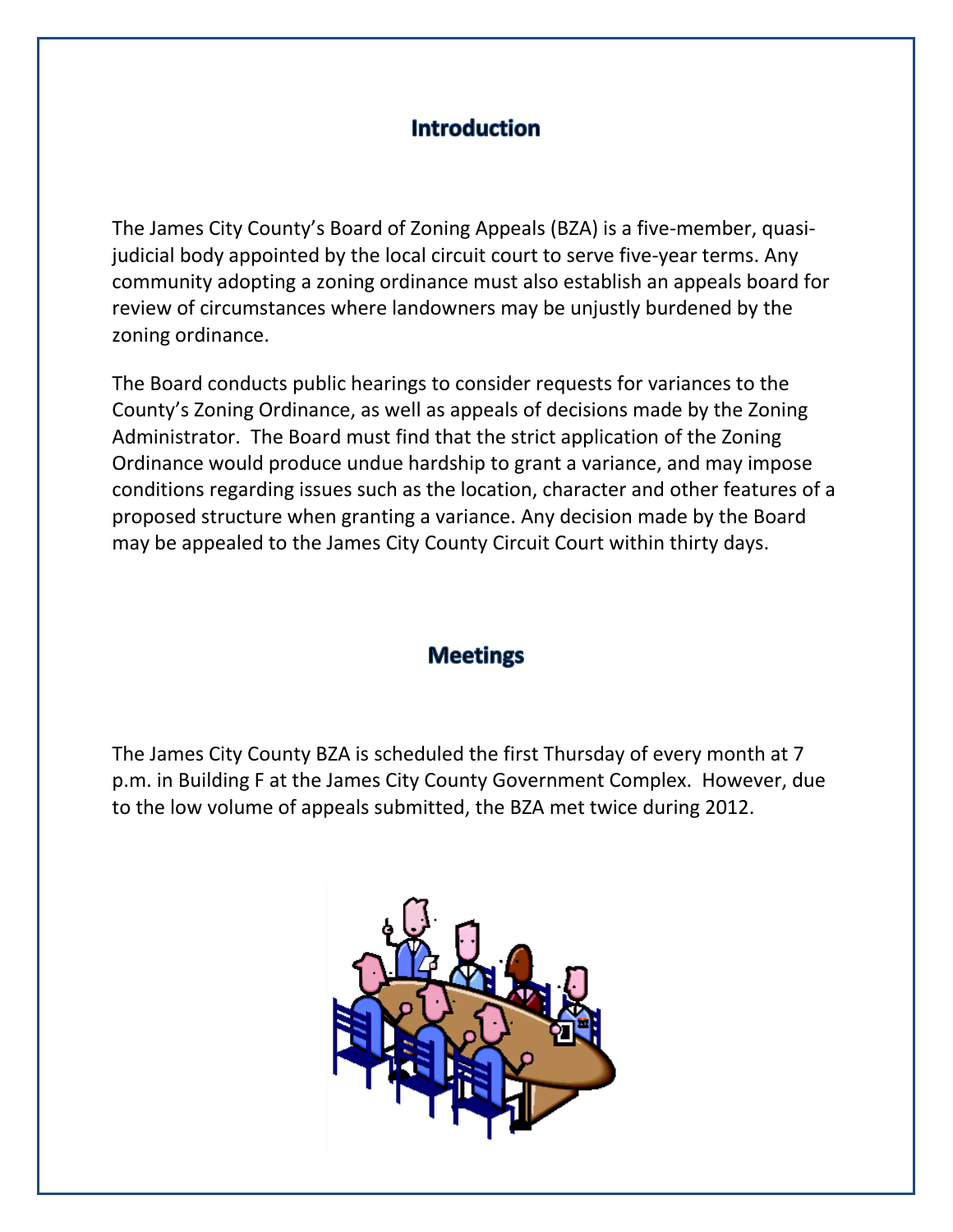# **Variances**

Three application variances were received in 2012. One was for an administrative variance and two applications went before the BZA. All three applications were approved. They are as follows:

**ZA-0001-2012, 10100 Sycamore Landing Road** – This was an application for a variance to Section 24-215. Setback Requirements, to reduce the required front yard setback from 50 feet to 35 feet, and a variance to Section 24- 216, Minimum Lot Width and Frontage, to reduce the required minimum lot width from 150 feet to 130 feet. This application was approved by the BZA on June 7, 2012.

**ZA-0002-2012, 8428 Croaker Road** – This was an application for a variance to Section 24-215, Setback Requirements, to reduce the required front yard setback from 75 feet from the center of the right-of way to 50 feet. This application was approved by the BZA on June 7, 2012.

**ZA-0004-2012, 4704 Captain John Smith** – This was an application for an administrative variance of 1.3 feet to allow for the existence of the home in its present as-built location. This application was approved by the Zoning Administrator on September 6, 2012.

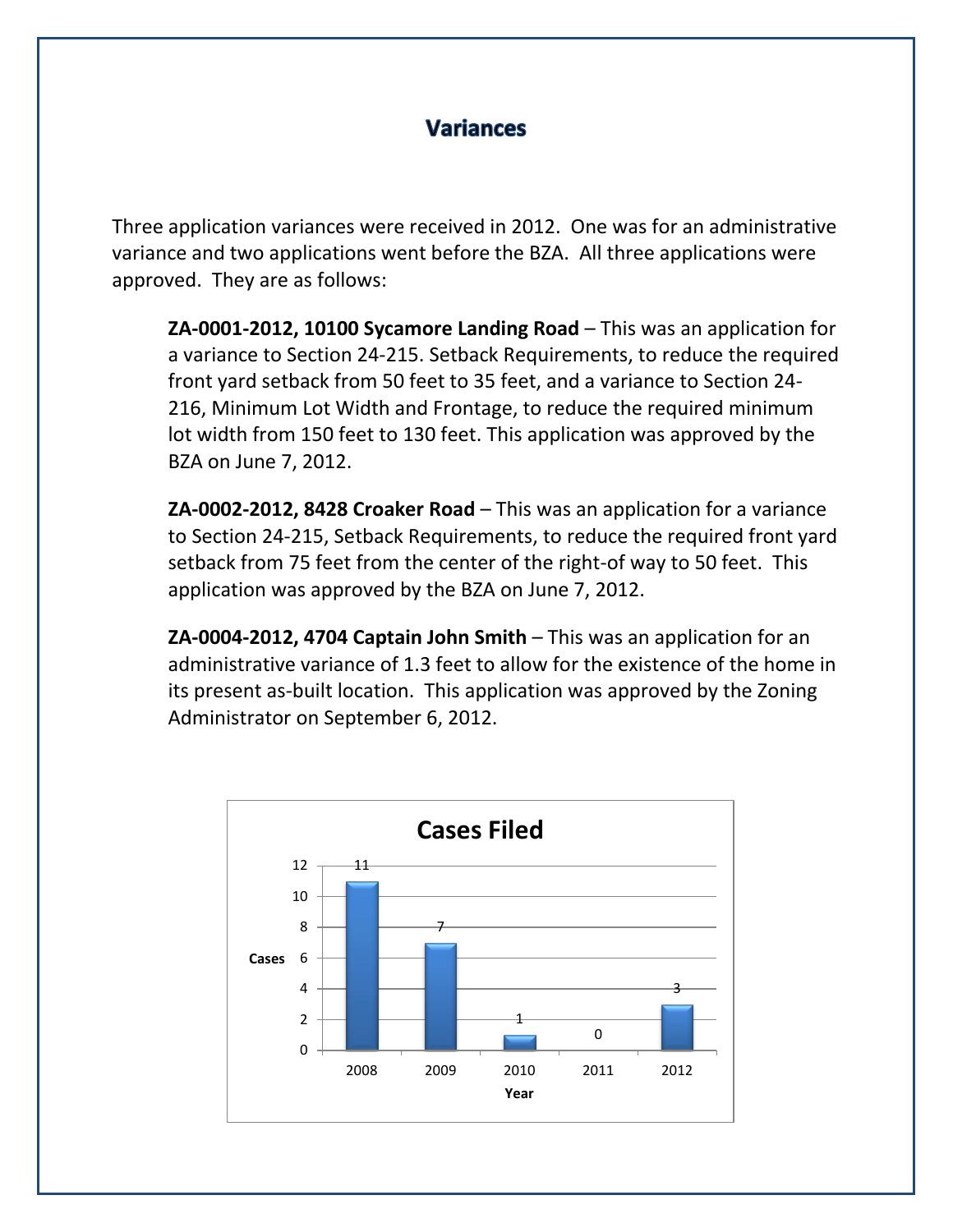

# **James City County Board of Zoning Appeals**



(From left to right: Stephen Rodgers, Ron Campana, Jr. David Otey, Jr. Marvin Rhodes)

Zoning Enforcement Division of Development Management 101-A Mounts Bay Road Williamsburg, Virginia 23185 Phone: 757.253.6671 Fax: 757.253.6822 Email: [zoning@jamescitycountyva.gov](mailto:zoning@jamescitycountyva.gov) Website: [www.jamescitycountyva.gov/zoning](http://www.jamescitycountyva.gov/zoning)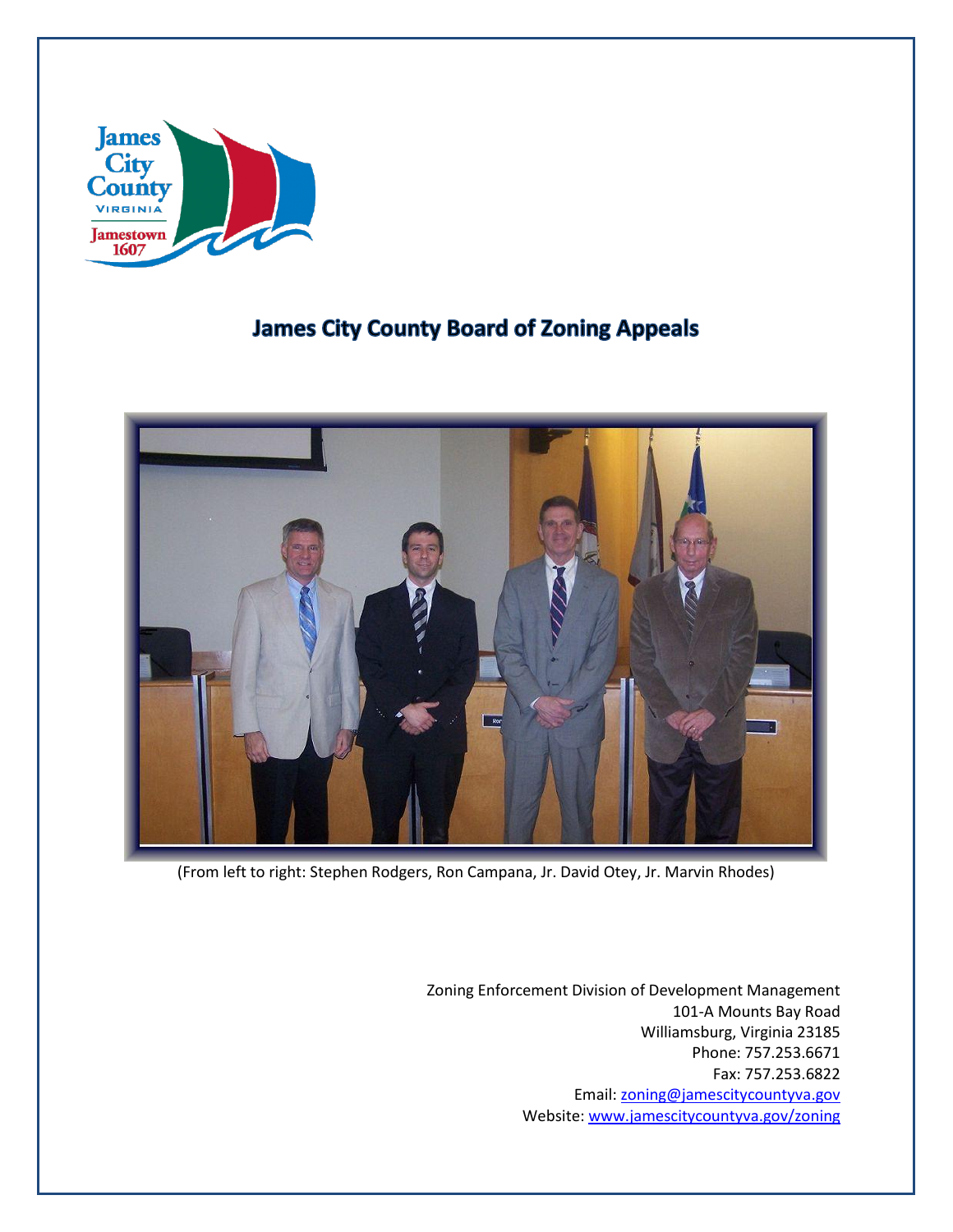### **M E M O R A N D U M**

DATE: April 9, 2013

TO: The Board of Supervisors

FROM: Jason Purse, Zoning Administrator

SUBJECT: Board of Zoning Appeals Annual Report

The 2012 Board of Zoning Appeals Annual Report is attached for your information. Section 15.2-2308 (c) of the Code of Virginia requires the Board of Zoning Appeals submit a report of its activities to the governing body at least once a year. This report gives a brief overview of the Board of Zoning Appeals and summarizes the cases heard in 2012. No action is necessary.

Jason Purse

 $\overline{a}$ 

JP/tlc BZARpt2012\_mem

Attachment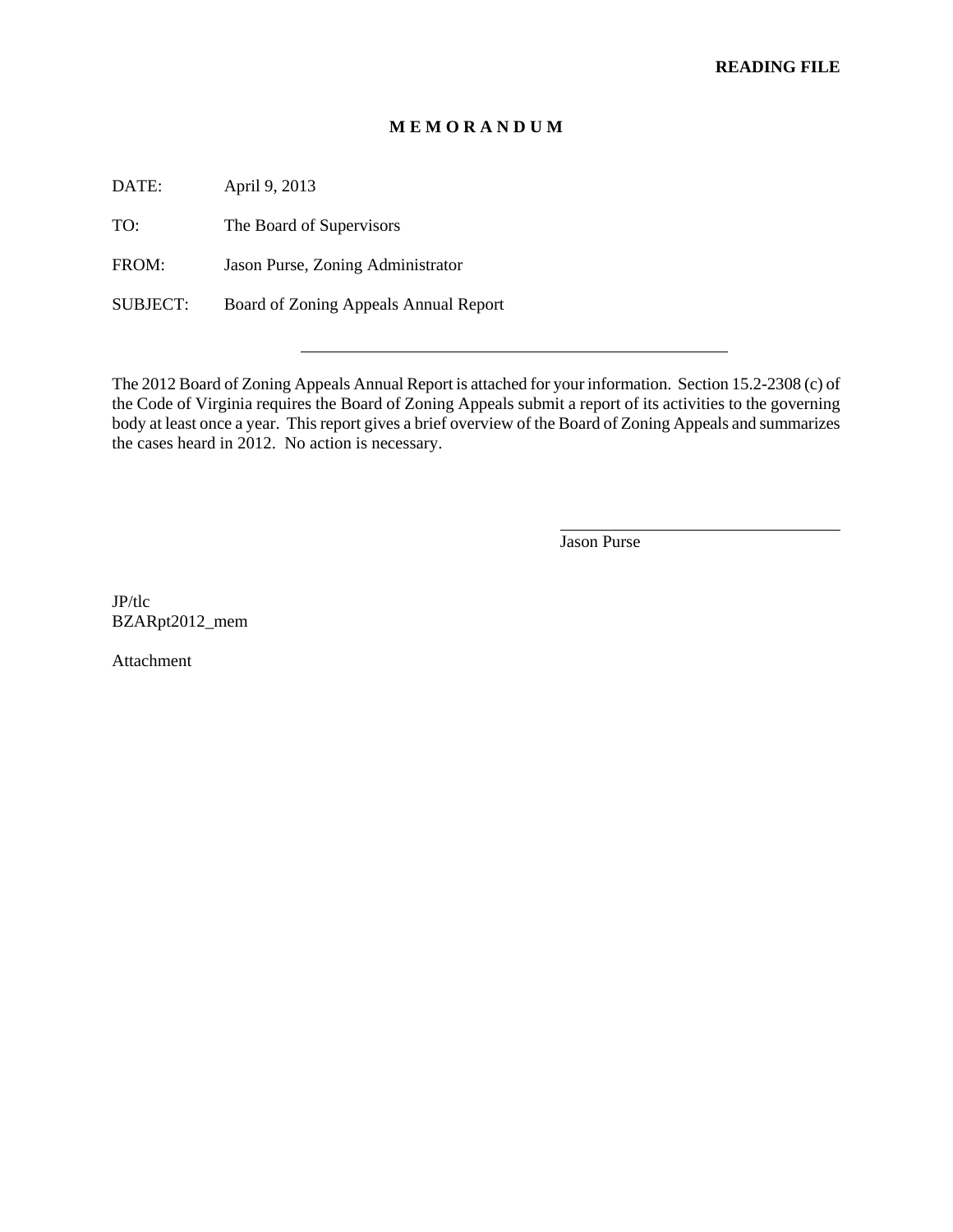### ORDINANCE NO.\_\_\_\_\_

AN ORDINANCE TO AMEND AND REORDAIN CHAPTER 24, ZONING, OF THE CODE OF THE COUNTY OF JAMES CITY, VIRGINIA, BY AMENDING ARTICLE I, IN GENERAL, SECTION 24-2, DEFINITIONS; BY AMENDING ARTICLE V, DISTRICTS; DIVISION 11, LIMITED BUSINESS/INDUSTRIAL DISTRICT, M-1, SECTION 24-411, USE LIST; AND BY AMENDING ARTICLE V, DISTRICTS; DIVISION 12, GENERAL INDUSTRIAL DISTRICT, M-2, SECTION 24-436, USE LIST.

BE IT ORDAINED by the Board of Supervisors of the County of James City, Virginia, that Chapter 24, Zoning, is hereby amended and reordained by amending Article I, In General, Section 24-2, Definitions; by amending Article V, Districts; Division 11, Limited Business/Industrial District, M-1, Section 24-411, Use list; and by amending Article V, Districts; Division 12, General Industrial District, M-2, Section 24-436, Use list.

### **Chapter 24**

### **ARTICLE I. IN GENERAL**

### **Sec. 24-2. Definitions.**

Pawnshop. A retail establishment where any person who lends or advances money or other things for profit on the pledge and possession of tangible personal property, or other valuable things, other than securities or written or printed evidences of indebtedness or title, or who deals in the purchasing of personal property or other valuable things on condition of selling the same back to the seller at a stipulated price.

Payday/title loan establishment. Any establishment which advances or lends a small, short-maturity loan on the security of (i) a check, (ii) any form of assignment of an interest in the account of an individual at a depository institution, (iii) any form of assignment of income payable to an individual, other than loans based on income tax refunds or (iv) title of a motor vehicle.

### **ARTICLE V. DISTRICTS**

#### **DIVISION 11. LIMITED BUSINESS/INDUSTRIAL DISTRICT, M-1**

#### **Sec. 24-411. Use list.**

| Use Category | Use List                         | Permitted<br>Uses | Specially<br>Permitted<br>Uses |
|--------------|----------------------------------|-------------------|--------------------------------|
| Commercial   | Pawnshops                        |                   | <b>SUP</b>                     |
|              | Payday/title loan establishments |                   | <b>SUP</b>                     |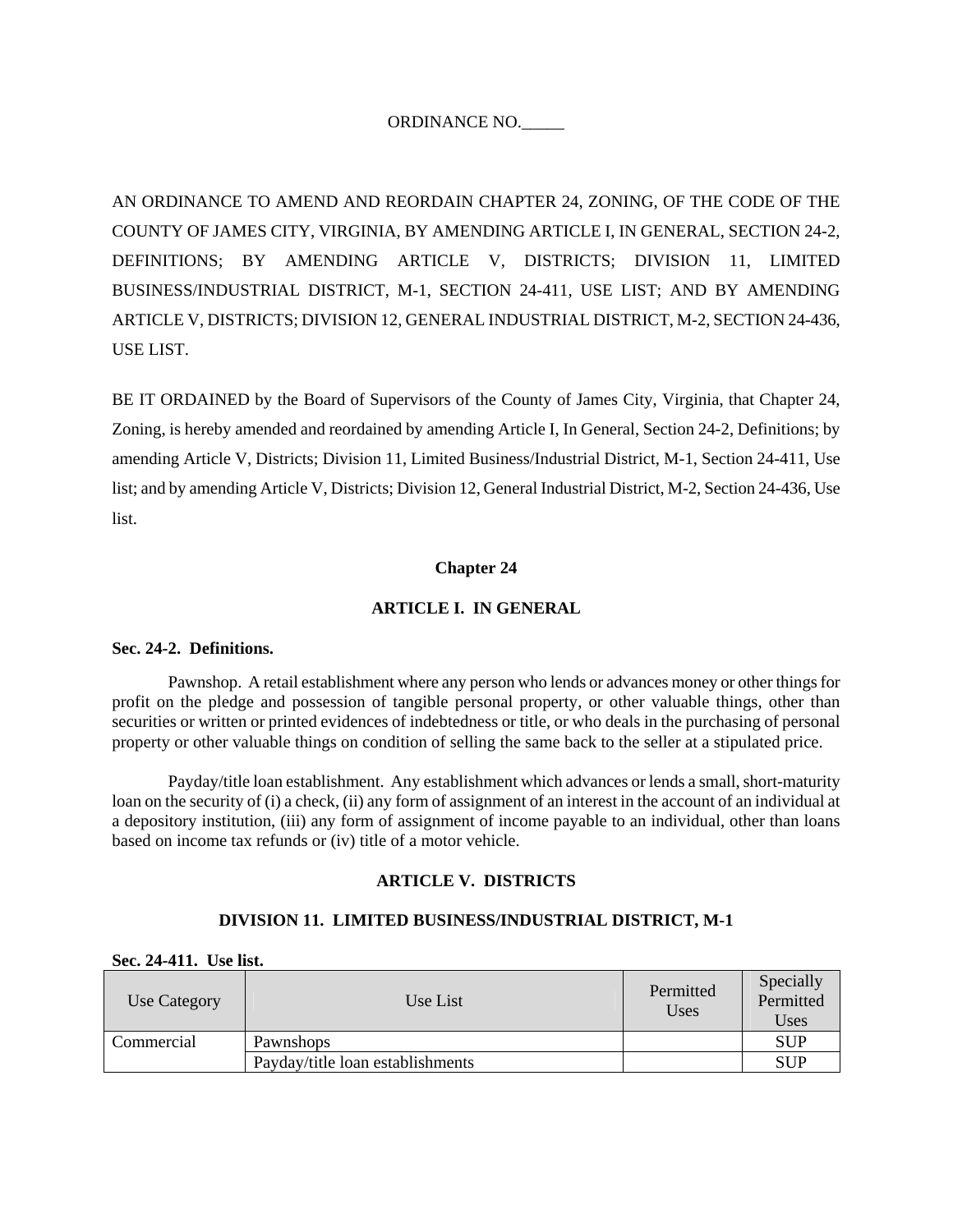### **DIVISION 12. GENERAL INDUSTRIAL DISTRICT, M-2**

### **Sec. 24-436. Use list.**

| Use Category | Use List                         | Permitted<br>Uses | Specially<br>Permitted<br>Uses |
|--------------|----------------------------------|-------------------|--------------------------------|
| Commercial   | Pawnshops                        |                   | <b>SUP</b>                     |
|              | Payday/title loan establishments |                   | <b>SUP</b>                     |

ZO-04-13Pawnshop\_ord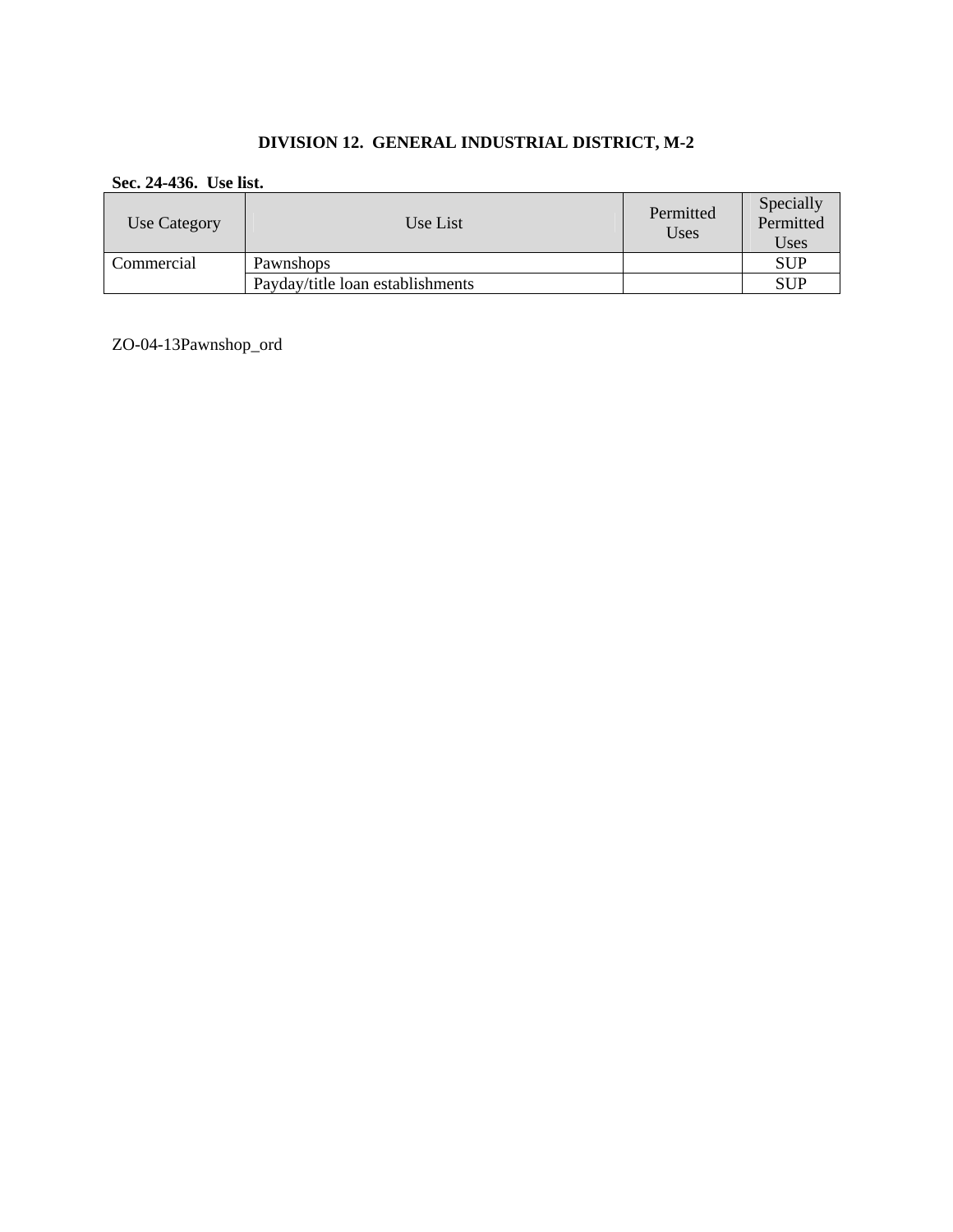### ORDINANCE NO.

AN ORDINANCE TO AMEND AND REORDAIN CHAPTER 24, ZONING, OF THE CODE OF THE COUNTY OF JAMES CITY, VIRGINIA, BY AMENDING ARTICLE II, SPECIAL REGULATIONS DIVISION 4, LANDSCAPING, SECTION 24-91, MODIFICATION, SUBSTITUTION, TRANSFER, AND SECTION 24-101, LANDSCAPE REQUIREMENTS BY ZONING DISTRICT.

BE IT ORDAINED by the Board of Supervisors of the County of James City, Virginia, that Chapter 24, Zoning, is hereby amended and reordained by amending Section 24-91 Modification, substitution, transfer, and Section 24-101, Landscape requirements by zoning district.

#### **Chapter 24**

#### **ARTICLE II. SPECIAL REGULATIONS**

### DIVISION 4. LANDSCAPING

#### **Sec. 24-91. Modification, substitution, transfers.**

Generally the need for any modification, substitution or transfer shall be demonstrated by the applicant. Nothing in this section shall act to circumvent the landscape standards and purposes set forth in this division. Modifications, substitutions and transfers are intended to provide more flexibility in specific limited instances as more particularly described below.

- (a) Cases for modifications. Modifications may be requested when an adjustment to planting mixtures or densities are needed. Planting density may be modified by proposing plants that are larger than minimum ordinance standards for plant size in exchange for a reduction in quantity when it can be demonstrated that due to site constraints planting to ordinance requirements will result in overplanting and where a transfer of plant materials cannot accomplish the same intent as described in the modification request. Applicants may propose a minimum 25 percent increase in plant size for a maximum 25 percent reduction in required plant quantity. Planting mixtures may be adjusted to provide more screening, complement surrounding areas, or to implement a planting theme.
- (b) Cases for substitution. Substitutions of plant materials may be considered if it can be demonstrated that the substitution is warranted and is equal to or greater than the standard requirement.
- (c) Cases for transfer. Transfers may be requested when it can be demonstrated that the transferred plant materials serve to provide a greater public benefit than the standard requirements would provide.
- (d) All modifications, substitutions, or transfer requests shall be designed to mitigate existing site constraints or meet the conditions listed below:
	- (1) The proposed landscape plan, by substitution of technique, design or materials of comparable quality, but differing from those required by this section, will achieve results which clearly satisfy the overall purposes of this division in a manner clearly equal to or exceeding the desired effects of the requirements of this division;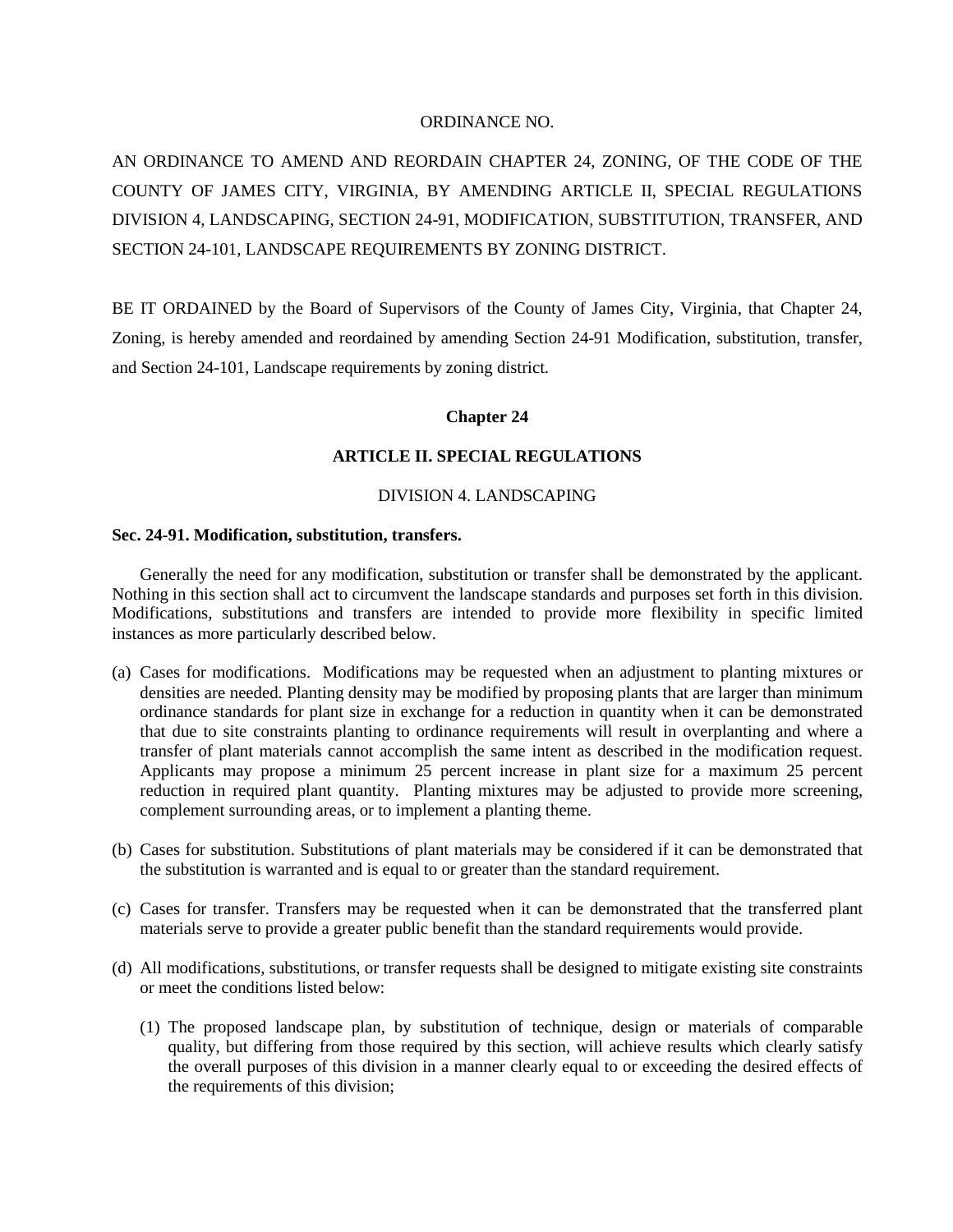- (2) The proposed landscape plan substantially preserves, enhances, integrates and complements existing trees and topography;
- (3) Where, because of unusual size, topography, shape or location of the property or other unusual conditions, strict application of the requirements of this division would result in significant degradation of the site or adjacent properties;
- (4) Where existing easements present site constraints in which this division would result in overcrowding of landscape plant materials;
- (4) Where, because of narrow parcels, unusually shaped lots, or sloping topography, strict application of the landscape standards of this division would result in overcrowding of landscape plant materials;
- (6) The proposed landscape design or materials involve a readily discernible theme, historic or otherwise, or complements an architectural style or design;
- (7) Where it is necessary to allow the subdivision of property on which commercial or industrial units will be for sale, for sale in condominium or for lease, and such units are constructed as part of a multiunit structure in which the units share common walls or are part of a multiple-structure development, and the entire development has been planned and designed as a cohesive, coordinated unit under a single master plan; or
- (8) Where transfers of required landscape areas to other areas on a site are necessary to satisfy other purposes of this division, including transfers to increase screening or preserve existing trees, provided such transfers do not reduce overall landscape requirements for a development.
- (e) *Process for requesting modifications, substitutions, or transfers.* Requests for modifications, substitutions or transfers shall be filed in writing with the planning director at the time of plan submittal and shall identify the specific requirement of this section and the reasons and justifications for such request together with the proposed alternative. Depending upon whether the landscape plan is subject to commission or administrative review, the commission or planning director shall approve, deny, conditionally approve or defer action on such request and shall include a written statement certifying the above findings. The commission or planning director may require the applicant to provide plans, documentation or other materials to substantiate these findings.

In the case of approvals or conditional approvals, this statement shall include a finding as to the public purpose served by such recommendations, particularly in regard to the purposes of this division. The planning director shall notify the applicant in writing as to the reasons for such action within 30 days of submittal of administrative plans meeting all applicable submittal criteria or within five working days of such decision by the commission.

- (f) *Findings for acceptance of modifications, substitutions, or transfers*. The commission or planning director may modify, permit substitutions for any requirement of this division, or permit transfer of required landscaping on a site upon finding that:
	- (1) Such requirement would not promote the intent of this division;
	- (2) The proposed site and landscape plan shall satisfy the intent of this division and its landscape area requirements to at least an equivalent degree as compared to a plan that strictly complies with the minimum requirements of this division;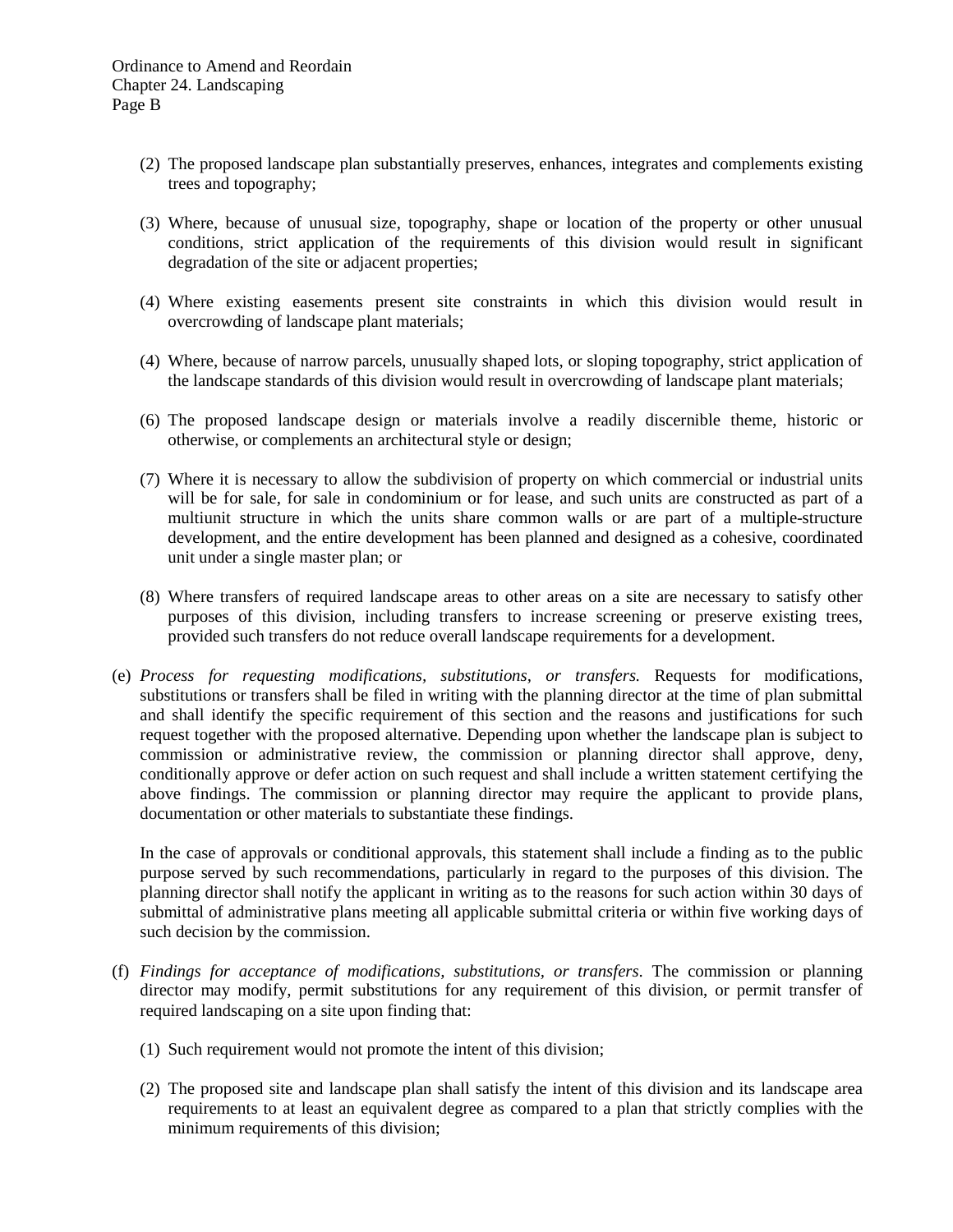- (3) The proposed site and landscape plan shall not reduce the total amount of landscape area or will not reduce the overall landscape effects of the requirements of this division as compared to a plan that strictly complies with the minimum requirements of this division;
- (4) Such modification, substitution or transfer shall have no additional adverse impact on adjacent properties or public areas; and
- (5) The proposed site and landscape plan, as compared to a plan that strictly complies with the minimum requirements of this division, shall have no additional detrimental impacts on the orderly development or character of the area, adjacent properties, the environment, sound engineering or planning practice, Comprehensive Plan, or on achievement of the purposes of this section division.

### **Sec. 24-101. Landscape requirements by zoning district.**

- (c) *LB, Limited Business District; B-1, General Business District; M-1, Limited Business/Industrial District; M-2, General Industrial District; RT, Research and Technology District, PL, Public Lands District.*
- Z-01-13Landscaping\_ord-final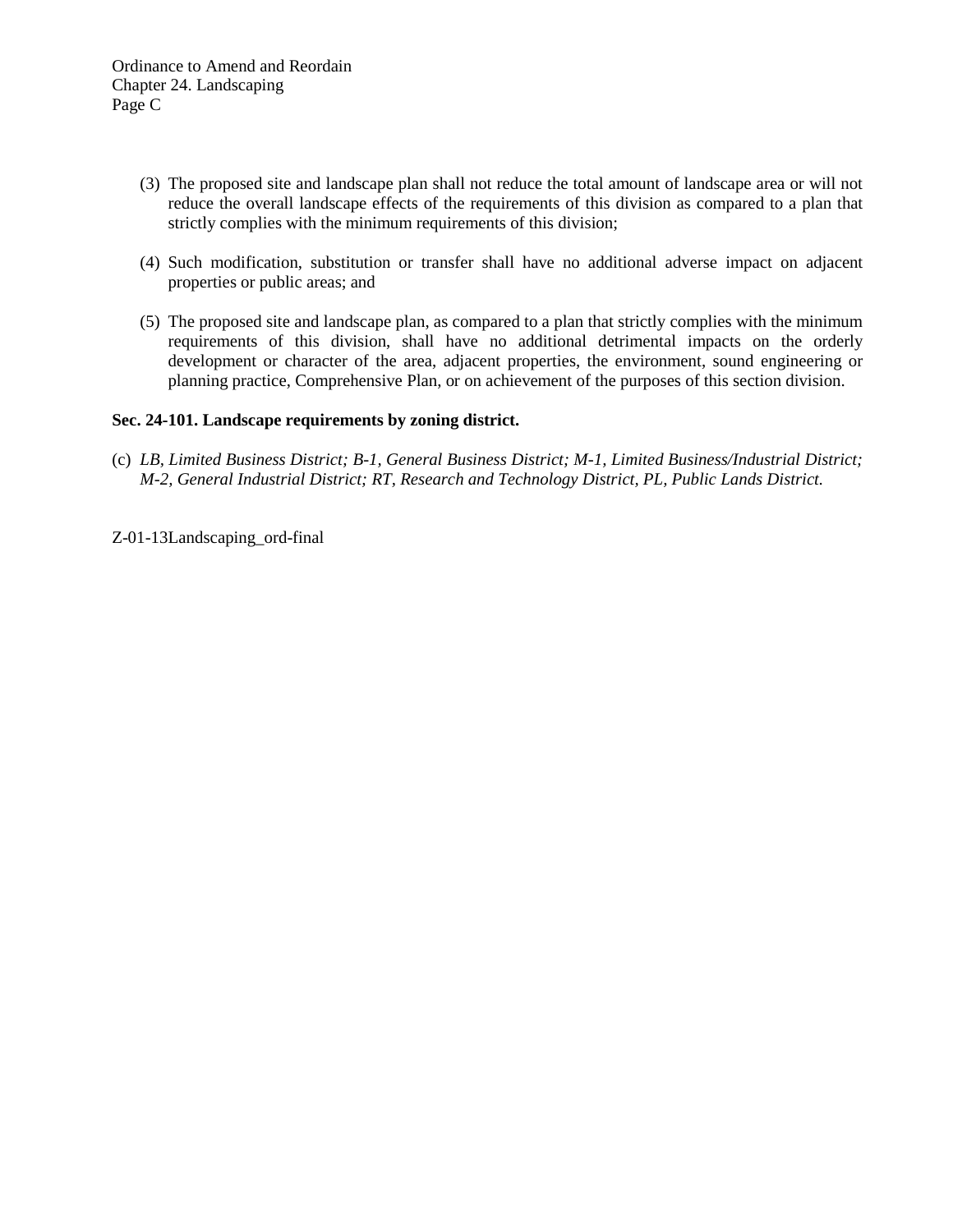### ORDINANCE NO.

AN ORDINANCE TO AMEND AND REORDAIN CHAPTER 24, ZONING, OF THE CODE OF THE COUNTY OF JAMES CITY, VIRGINIA, BY AMENDING ARTICLE V, DISTRICTS DIVISION 16, PUBLIC LAND DISTRICT, SECTION 24-535.4, SETBACK REQUIREMENTS, SECTION 24-535.6 YARD REQUIREMENTS.

BE IT ORDAINED by the Board of Supervisors of the County of James City, Virginia, that Chapter 24, Zoning, is hereby amended and reordained by amending Section 24-535.4, Setback requirements, Section 535.6, Yard requirements.

### **Chapter 24**

### **ARTICLE V. DISTRICTS**

### DIVISION 16. PUBLIC LAND DISTRICT, PL

### **Sec. 24-535.4. Setback requirements.**

Structures shall be located a minimum of 35 feet from any street right-of-way which is 50 feet or greater in width. Where the street right-of-way is less than 50 feet in width, structures shall be located a minimum of 60 feet from the centerline of the street. This shall be known as the "setback line." Subdivisions platted and recorded prior to March 1, 1969, with building setback lines shown on their recorded plat, shall be allowed to adhere to these established setback lines. In addition refer to division 4 section 24-98 for landscape area and construction zone requirements.

### **Sec. 24-535.6. Yard requirements.**

- (a) *Side.* The minimum side yard for each main structure shall be 15 feet. The minimum side yard for accessory structures shall be five feet, except that accessory buildings exceeding one story shall have a minimum side yard of 15 feet. All landscape areas, in accordance with section 24-101 (c), shall contain any existing trees and/or supplemental plantings in conformance with section 24-96.
- (b) *Rear.* Each main structure shall have a rear yard of 35 feet or more. The minimum rear yard for accessory structures shall be five feet, except that accessory buildings exceeding one story shall have a minimum rear yard of 15 feet. All landscape areas, in accordance with section 24-101 (c), shall contain any existing trees and/or supplemental plantings in conformance with section 24-96.

Chp24PulbicLand\_ord-final